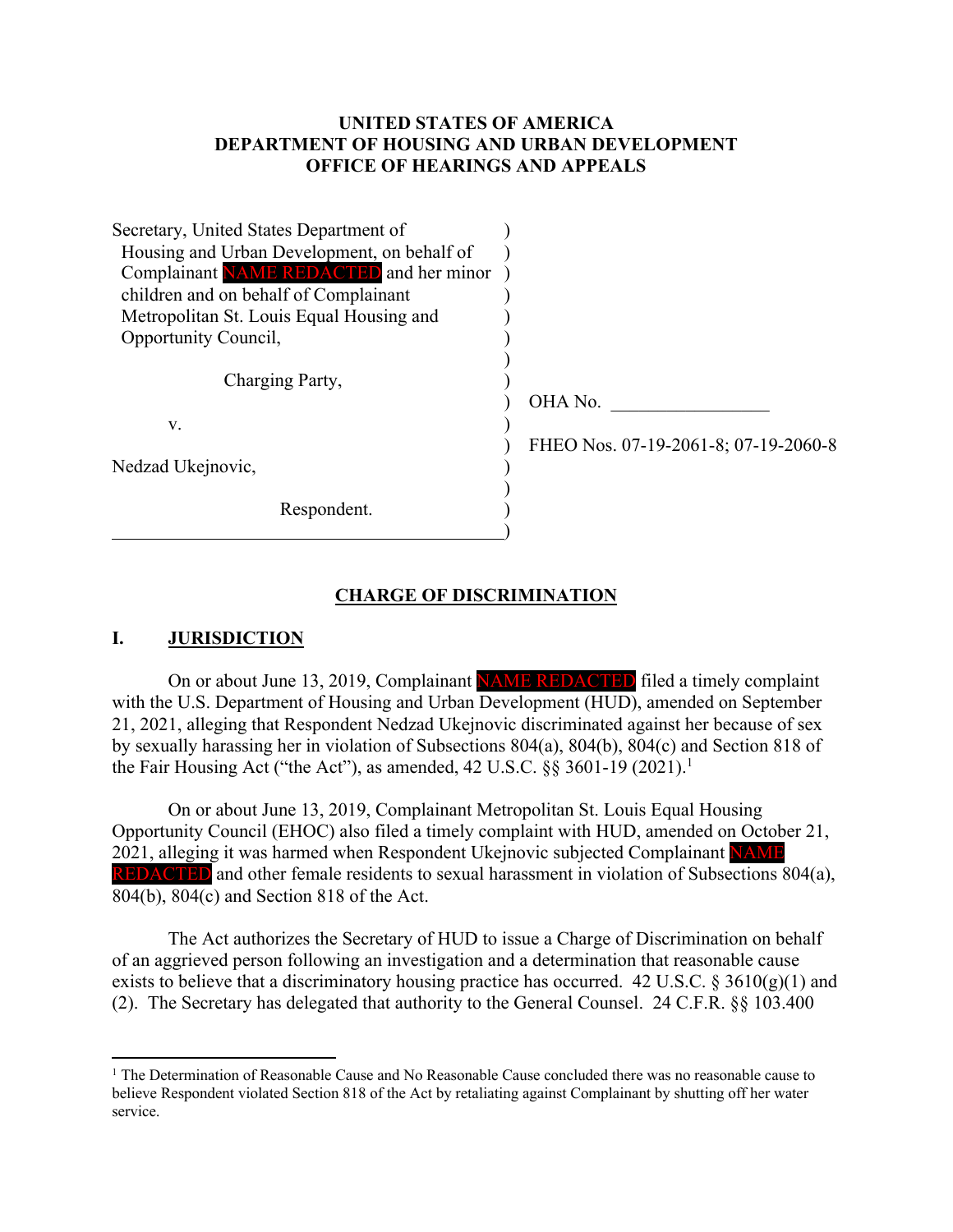and 103.405 (2021), who has redelegated the authority to the Regional Counsel. 76 Fed. Reg. 42463, 42465 (July 18, 2011).

By Determination of Reasonable Cause dated March 18, 2022, the Fair Housing and Equal Opportunity ("FHEO") Director for Region VII, on behalf of the Assistant Secretary for FHEO, has determined that reasonable cause exists to believe that discriminatory housing practices have occurred and has authorized and directed the issuance of this Charge of Discrimination. 42 U.S.C.  $\S 3610(g)(2)$ .

## **II. SUMMARY OF THE ALLEGATIONS IN SUPPORT OF THIS CHARGE**

Based on HUD's investigation of the allegations contained in the above-referenced complaints and the Determination of Reasonable Cause dated March 18, 2022, Respondent is hereby charged with violating the Act as follows:

### **A. Statutory and Regulatory Provisions**

- 1. It is unlawful to make unavailable or deny a dwelling to any person because of sex. 42 U.S.C. § 3604(a); 24 C.F.R. §§ 100.50(b)(3), 100.60(b)(6) and (7), 100.70(b), and 100.600.
- 2. It is unlawful to discriminate against any person in the terms, conditions, or privileges of rental of a dwelling, or in the provision of services or facilities in connection therewith, because of sex. 42 U.S.C. § 3604(b); 24 C.F.R. §§ 100.50(b)(2), 100.65(a), (b)(6) and (7), 100.70(b), and 100.600.
- 3. It is unlawful to make any statement with respect to the sale or rental of a dwelling that indicates any preference, limitation, or discrimination based on sex, or an intention to make any such preference, limitation, or discrimination. 42 U.S.C. § 3604(c); 24 C.F.R. §§ 100.50(b)(4) and 100.75(a), (b), and (c)(2).
- 4. It is unlawful to coerce, intimidate, threaten, or interfere with any person in the exercise or enjoyment of, or on account of his having exercised or enjoyed, any right granted or protected by section 804 of the Act. 42 U.S.C. § 3617; 24 C.F.R. §§ 100.50(b)(3), 100.60(b)(6) and (7), 100.65(b)(6) and (7), 100.70(b), 100.400(b) and (c)(2), and 100.600.

## **B. Parties and Subject Property**

- 5. The subject property is a single-family house located at **ADDRESS REDACTED**, St. Louis, Missouri, 63118.
- 6. At all times relevant to the allegations, Respondent owned and managed the subject property and at least 13 other residential rental properties in the St. Louis metropolitan area.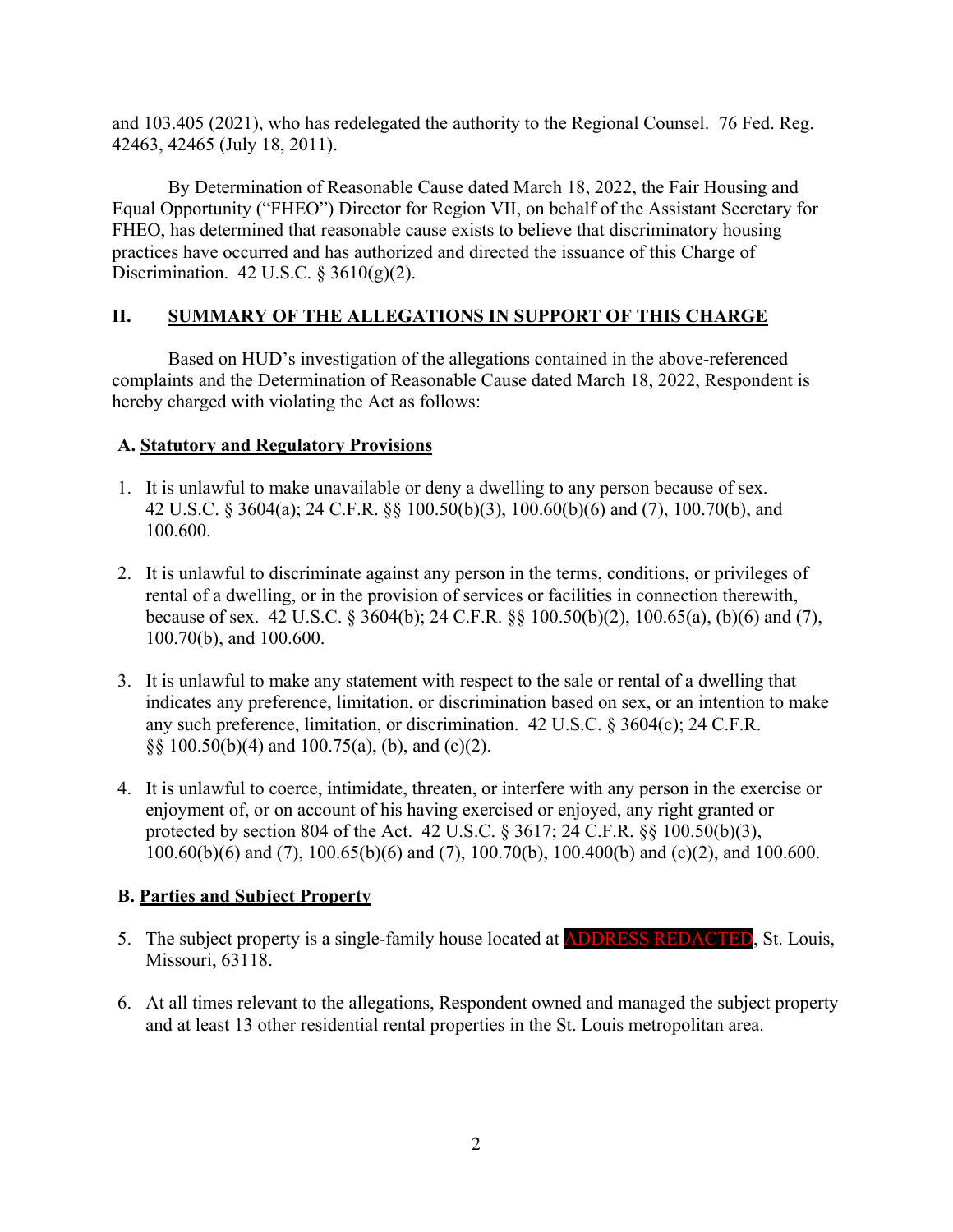- 7. Complainant and her three minor children resided in the subject property from on or around March 1, 2015, until approximately October 3, 2018. The subject property is a dwelling as defined by the Act.  $42$  U.S.C.  $\S$  3602(b).
- 8. Complainant NAME REDACTED and her minor children are aggrieved persons as defined by the Act. 42 U.S.C. § 3602(i).
- 9. Complainant EHOC, a private, not-for-profit organization whose mission is to promote equal access to housing in the Saint Louis metropolitan area, is an aggrieved person as defined by the Act. 42 U.S.C. §3602(i).

#### **C. Factual Allegations**

- 10. Complainant NAME REDACTED moved into the subject property along with her husband and three children in March 2015.
- 11. At all times relevant to the allegations, the monthly rent was \$800.
- 12. After learning that Complainant NAME REDACTED's husband moved out in early 2018, Respondent began complimenting Complainant NAME REDACTED and commenting on her physical appearance.
- 13. In July 2018, Complainant NAME REDACTED was only able to make a partial rent payment by the due date.
- 14. Within a week of Complainant **NAME REDACTED** being delinquent on the rent, and throughout the month of July 2018, Respondent asked her to provide sexual favors or sexually explicit pictures in exchange for reduced rent and/or allowing her to pay the rent late.
- 15. Complainant NAME REDACTED did not comply with Respondent's requests at that time.
- 16. In August 2018, Complainant NAME REDACTED paid her full rent for the month, but still owed a partial payment for July 2018 and unspecified late fees.
- 17. On or about August 3, 2018, Respondent went to Complainant's home, asked for rent money, and threatened to evict her.
- 18. Complainant NAME REDACTED asked what Respondent wanted her to do and he responded, "You know what you can do." Complainant shut the door in Respondent's face after his comment.
- 19. On or about August 5, 2018, Respondent called Complainant and told her that to forgive the rent she owed, he either wanted to have sex in her basement, explicit pictures from her, or some "head," or he would evict her.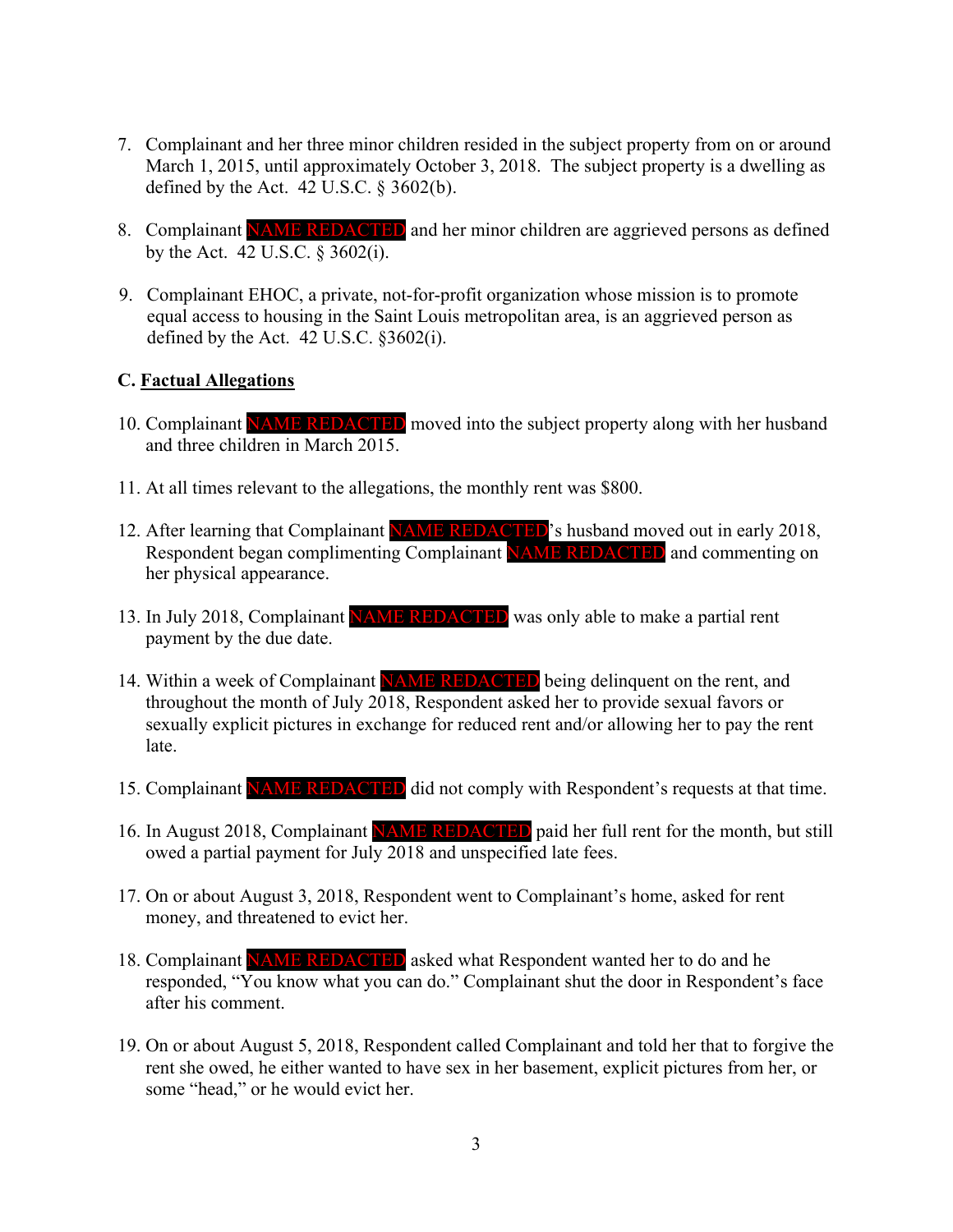- 20. On August 7, 2018, at 3:07 p.m., and again on August 10, 2018, at 7 p.m., Respondent texted Complainant NAME REDACTED "Pics??"
- 21. After receiving the texts, Complainant **NAME REDACTED** acquiesced to Respondent's repeated requests by texting him three partially nude pictures of herself on August 10, 2018.
- 22. Complainant NAME REDACTED sent the pictures because she was concerned Respondent would evict her and felt she had no choice.
- 23. After receiving the pictures, Respondent texted Complainant on August 10, 2018 "more pls" and "I jack off."
- 24. On August 10 and 11, 2018, Respondent texted Complainant again asking, "Do you give me head?" and "When we clean basement?"
- 25. On August 12, 2018, Complainant NAME REDACTED texted Respondent stating "Whatchu (sic) talking about paying and doing so I could know if that's something I'm ok with."
- 26. Complainant NAME REDACTED replied to Respondent's text to protect her housing and avoid eviction but did not engage in sexual activity with Respondent.
- 27. During August 2018, Respondent made persistent lewd, inappropriate remarks to Complainant such as "I'd like to f\*\*\* you" and "you make my d\*\*\* hard" among others.
- 28. In August 2018, in the presence of Complainant's nine-year-old son, Respondent grabbed Complainant NAME REDACTED's vagina on the outside of her clothing while at the subject property making a repair. Respondent also asked Complainant NAME REDACTED to follow him to the basement to have sex which Complainant rebuffed.
- 29. Complainant's son saw Respondent touch her.
- 30. Respondent continued to make repairs in the unit over a two-week period in August 2018, and while there, made frequent attempts to brush his body against Complainant NAME REDACTED.
- 31. On one occasion in approximately August 2018, Respondent asked Complainant NAME **REDACTED** for time to "get together" saying he only needed five or ten minutes.
- 32. Between August 15, 2018, and September 5, 2018, Respondent texted Complainant NAME REDACTED at least six times requesting that she call him.
- 33. After numerous persistent texts from Respondent, on September 5, 2018, Complainant NAME REDACTED sent him the following text after becoming depressed, disappointed in her inability to stop Respondent's unwanted sexual touches and advances, and regretful about sending the three pictures: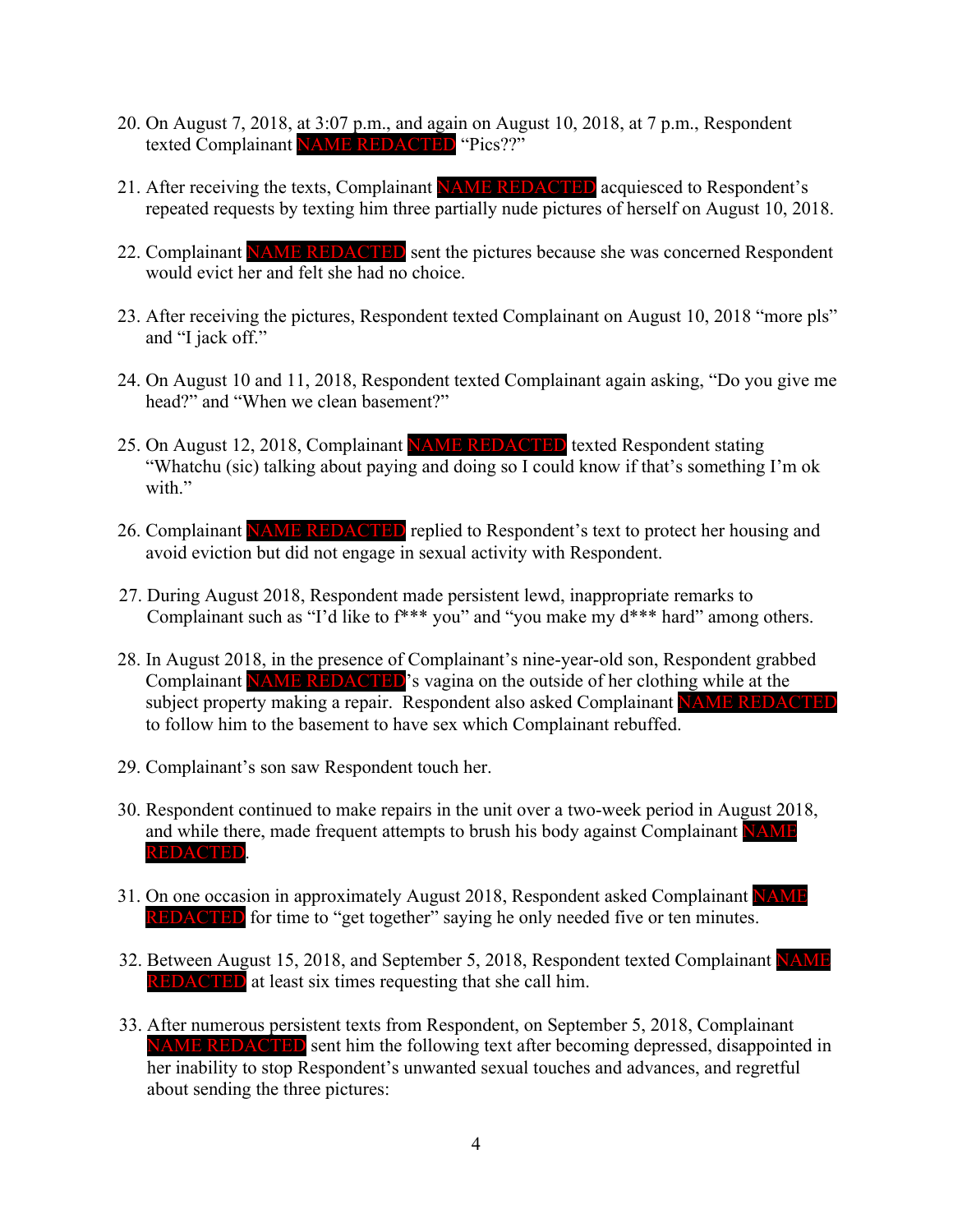I hate that I never (sic) show you my body I also hate that I ever let you touch my body every (sic) since that them days of you doing that I haven't been myself (sic) sometimes I wish you'll just come in this house an<sup>[d]</sup> I'm dead then you can't have what you want me lifeless why you just eat my p\*\*\*\* all you do now is give me hell cause I'm not willing to perform sexual acts but hopefully one day you'll get it when you find my body dead in here NED

- 34. After Complainant rejected Respondent's sexual advances, Respondent sent Complainant NAME REDACTED a text on September 25, 2018, stating that if she did not pay her balance by the following day, he would start the eviction process.
- 35. Complainant NAME REDACTED moved out of the subject property on or about October 3, 2018, because she could not take the harassment from Respondent anymore and his actions made her fear for her and her children's safety.
- 36. Respondent made unwelcome sexual advances towards numerous former, current, and prospective female tenants, including forcibly touching, grabbing, or kissing them without their permission; offering to accept sexual favors in lieu of rent; or otherwise behaving in a lewd or inappropriate manner toward them.
- 37. Prior to the filing of Complainant NAME REDACTED's HUD complaint, Complainant EHOC investigated Complainant NAME REDACTED's allegations by conducting a doorto-door survey at Respondent's multiple properties and interviewing multiple residents and witnesses. EHOC assisted Complainant NAME REDACTED with the filing of her HUD discrimination complaint and also conducted sexual harassment trainings, contacted nearby organizations that may have received reports of sexual harassment, and distributed information about sexual harassment in the affected community.
- 38. As a result of Respondent's discriminatory conduct, Complainant and her minor children suffered actual damages, including out of pocket costs, humiliation, anxiety, trauma, and other emotional distress.
- 39. As a result of Respondent's discriminatory conduct, Complainant EHOC suffered actual damages, including a frustration of mission and diversion of resources.

## **D. Fair Housing Act Violations**

40. As described above, Respondent violated Subsection 804(a) of the Act when he made housing unavailable to Complainant NAME REDACTED because of sex by engaging in hostile environment harassment, requesting sexual favors for reduced rent, and threatening to evict her after she refused, thereby causing her to move from the property. 42 U.S.C. § 3604(a); 24 C.F.R. §§ 100.50(b)(3), 100.60(b)(6) and (7), 100.70(b), and 100.600.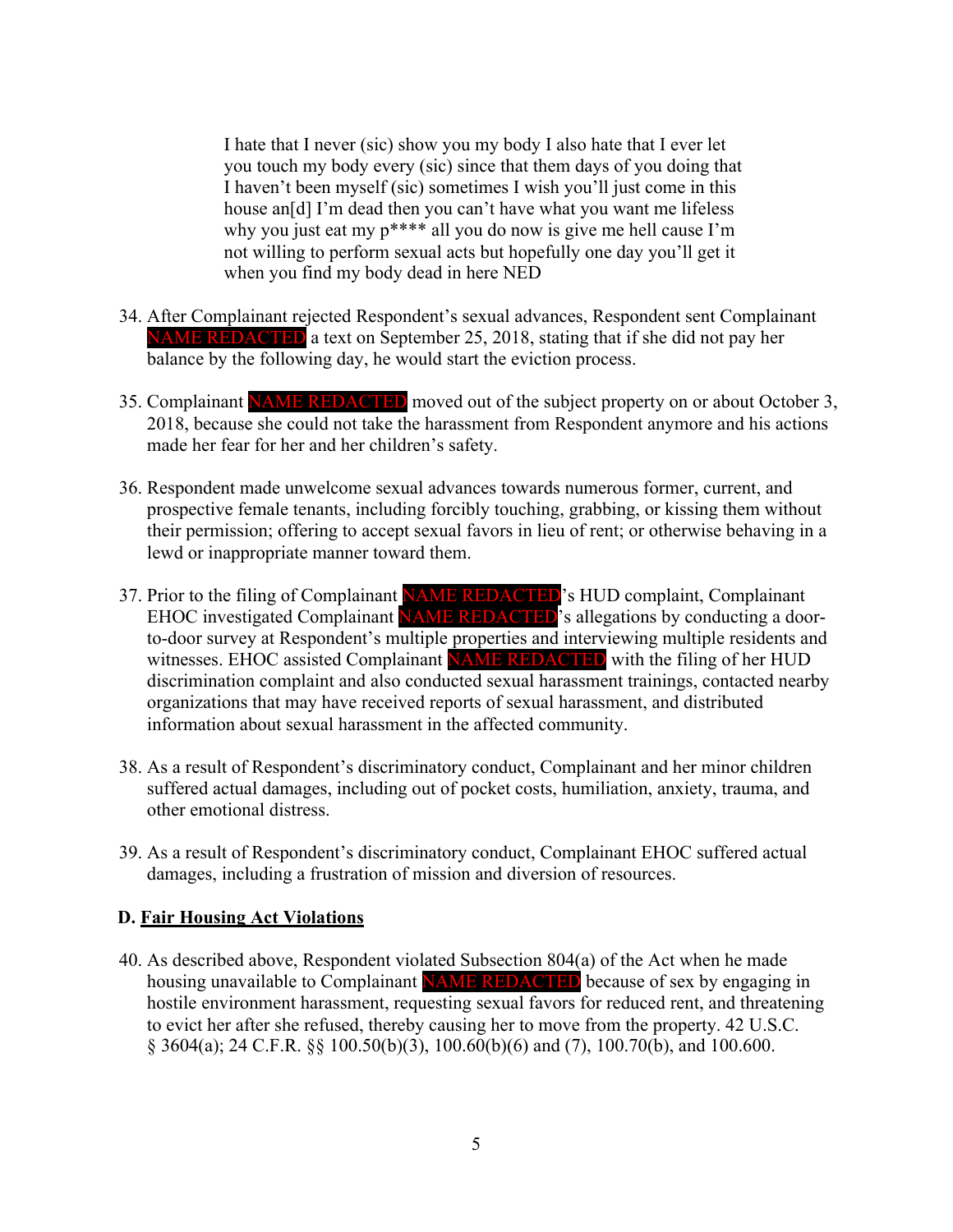- 41. As described above, Respondent violated Subsection 804(b) of the Act when he discriminated against Complainant NAME REDACTED in the terms, conditions, or privileges of the rental of a dwelling because of sex by requesting sexual favors in exchange for reduced rent and by subjecting her to severe or pervasive sexual harassment. 42 U.S.C. § 3604(b); 24 C.F.R. §§ 100.50(b)(2), 100.65(a), (b)(6) and (7), 100.70(b), and 100.600.
- 42. As described above, Respondent violated Subsection 804(c) of the Act when he made numerous statements to Complainant NAME REDACTED with respect to the rental of a dwelling that indicated a preference, limitation, or discrimination because of sex, or the intention to make any such preference, limitation, or discrimination, including unwelcome sexual comments and references to exchanging sex for rent. 42 U.S.C. § 3604(c); 24 C.F.R. §§ 100.50(b)(4) and 100.75(a), (b), and (c)(2).
- 43. As described above, Respondent violated Section 818 of the Act when he subjected Complainant NAME REDACTED to harassment because of her sex, including intimidation, threats, and unwanted sexual advances and comments, which interfered with her exercise or enjoyment of her rights granted or protected by Section 804 of the Act. 42 U.S.C. § 3617; 24 C.F.R. §§ 100.50(b)(3), 100.60(b)(6) and (7), 100.65(b)(6) and (7), 100.70(b), 100.400(b) and (c)(2), and 100.600.

# **III. CONCLUSION**

WHEREFORE, the Secretary of HUD, through the Office of the General Counsel, and pursuant to 42 U.S.C. § 3610(g)(2)(A) of the Act, hereby charges Respondent with engaging in discriminatory housing practices in violation of 42 U.S.C. §§ 3604(a), 3604(b), 3604(c), and 3617, and requests an Order be issued that:

- 1. Declares Respondent discriminatory housing practices, as set forth above, violate Sections 804(a), (b), (c) and Section 818 of the Act, 42 U.S.C. §§ 3604(a), 3604(b), 3604(c), and 3617;
- 2. Enjoins Respondent, his agents, employees, and successors, and all other persons in active concert or participation with him, from discriminating because of sex;
- 3. Awards such monetary damages as will fully compensate Complainant NAME REDACTED and her minor children for their actual damages caused by Respondent's discriminatory conduct pursuant to 42 U.S.C.  $\S 3612(g)(3)$ ;
- 4. Awards such monetary damages as will fully compensate Complainant EHOC for its actual damages caused by Respondent's discriminatory conduct. 42 U.S.C.  $§ 3612(g)(3).$
- 5. Assesses a civil penalty against Respondent for each violation of the Act, pursuant to 42 U.S.C. § 3612(g)(3) and 24 C.F.R. § 180.671; and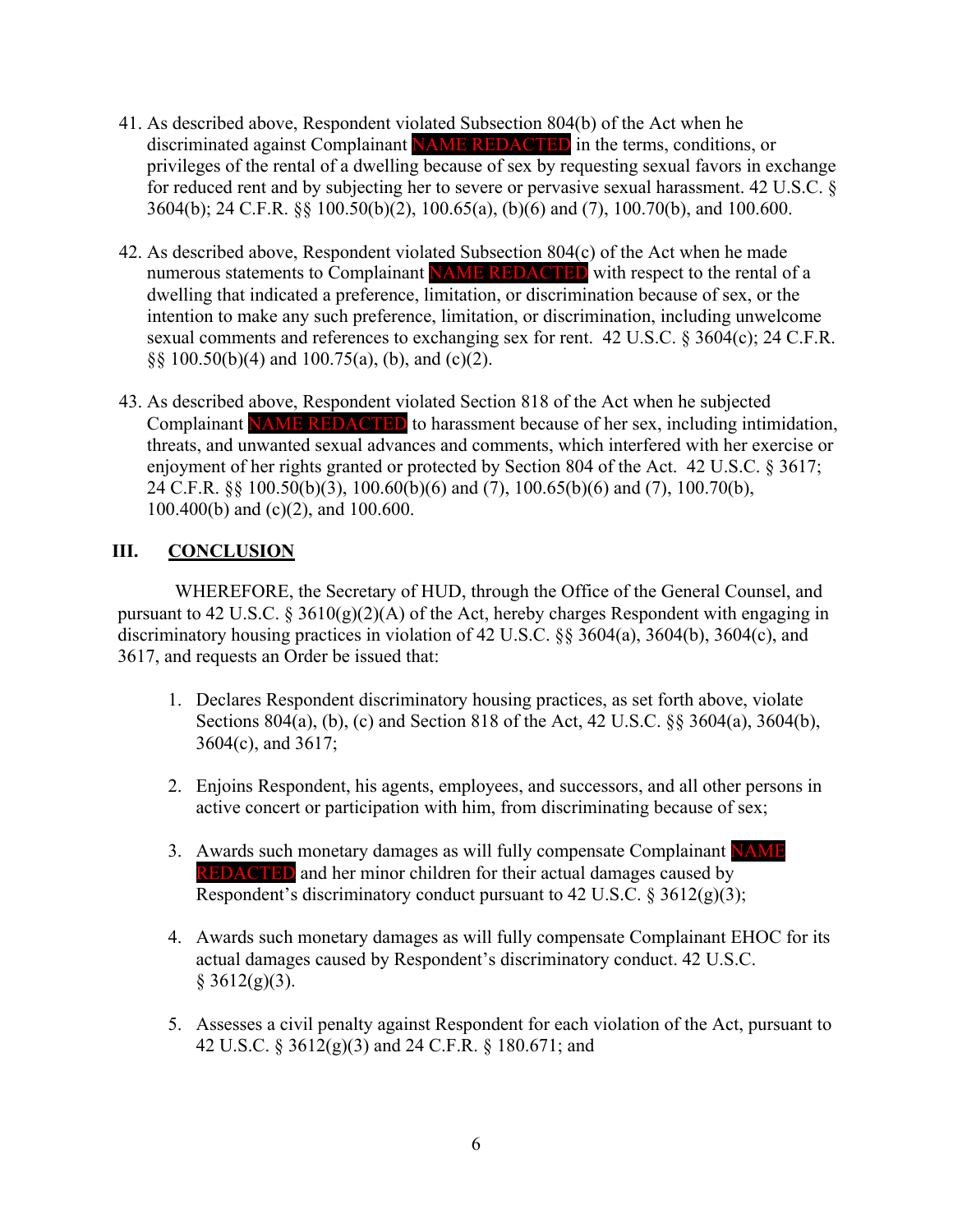6. Awards any additional relief as may be appropriate, pursuant to 42 U.S.C.  $§ 3612(g)(3).$